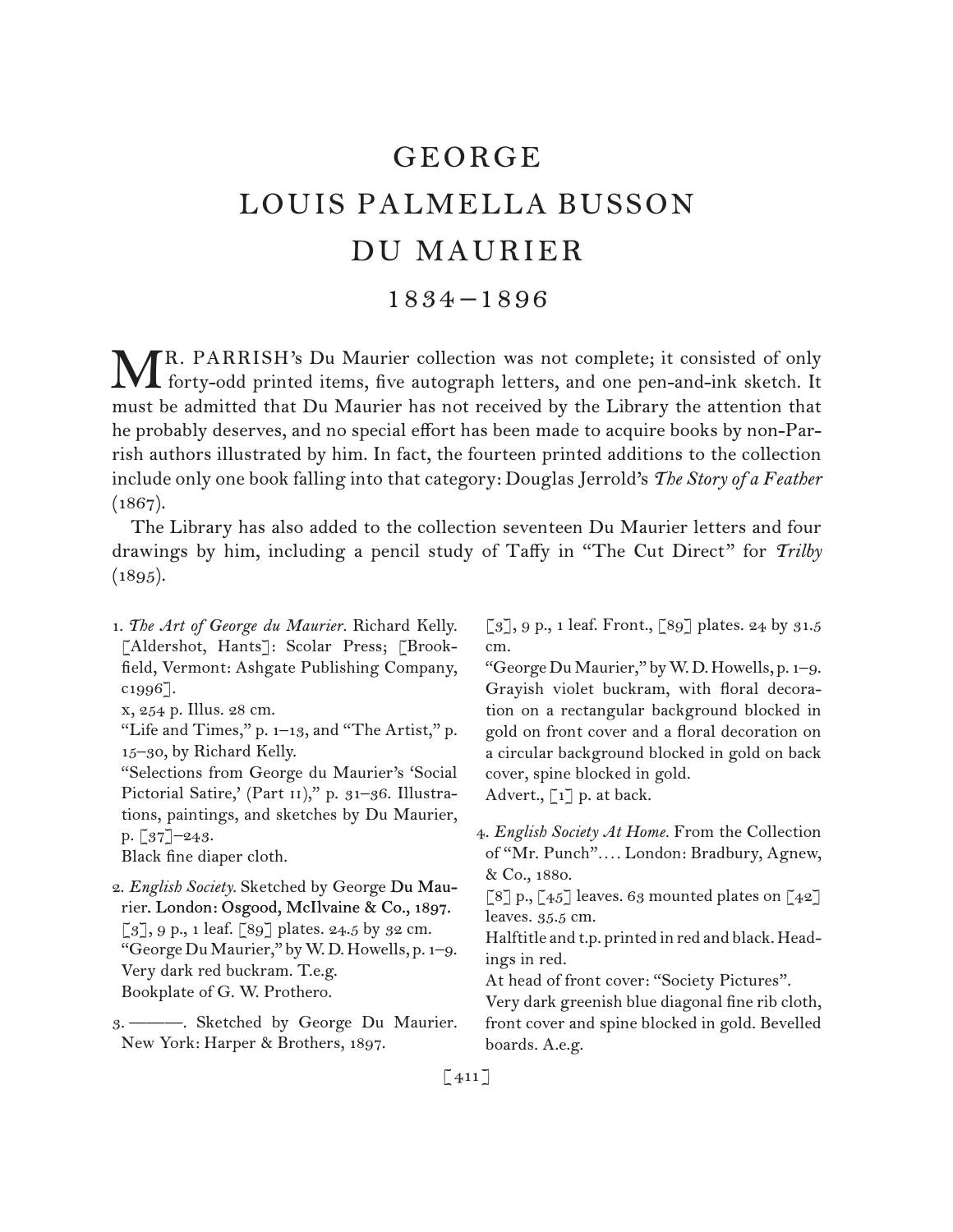Inscribed by Du Maurier on halftitle: To Lady Lindsay (of Balcarres) with the artists kind regards Dec. 1879.

5.  *An Infelicitous Speech. . . .*

In *Harper's New Monthly Magazine,* Vol. 88, No. 525, Feb. 1894. New York: Harper & Brothers; London: Osgood, McIlvaine & Company. Plate (p.  $[481]$ ). 25 cm. Light orange illustrated wrappers.

In *Harper's New Monthly Magazine,* Vol. 82, No. 492, May 1891. New York: Harper & Brothers; London: Sampson Low, Marston & Co. Plate (p. [958]). 25 cm.

Light orange illustrated wrappers.

7.  *A Legend of Camelot, Pictures and Poems, &c. . . .* London: Bradbury, Agnew, & Co. Ld., 1898. 5 prel. leaves, 95 numbered leaves, 1 leaf. Plates, illus. 25.5 by 31 cm.

T.p. printed in black and red. Halftitle, headings, borders, etc. printed in red.

Moderate greenish blue buckram, front cover blocked in gold and red. Bevelled boards. A.e.g.

8.  *A Legend of Camelot, Pictures and Poems, Etc. . . .* New York and London: Harper and Brothers, 1898.

5 prel. leaves, 95 numbered leaves. Plates, illus. 25.5 by 32 cm.

T.p. printed in black and red. Halftitle, headings, borders, etc. printed in red.

Moderate yellow green boards. Very dark yellowish green smooth cloth spine, with a Celtic design blocked in orange and gold on both covers and spine. A.e.g.

### 9.  *The Martian. . . .*

In *Harper's New Monthly Magazine,* Vol. 93, Nos. 557–558, Vol. 94, Nos. 559–564, and Vol. 95, Nos. 565–566, Oct. 1896 – July 1897. New York: Harper & Brothers; London: Osgood, McIlvaine & Company.

Pages [659]–678, [869]–888, [39]–[59], [186]–206, [420]–441, [589]–[607], [691]– 709, [839]–860, [129]–146, [182]–199. Illus. 25 cm.

Illustrated by the author.

The leaves extracted and bound. A variety of Spanish marbled boards and endpapers, grayish olive, with gold veins. Deep red morocco spine and corners. T.e.g. Light orange illustrated front wrapper of the October issue bound in.

Two portraits of Du Maurier and an illustration by him bound in. Inlaid and bound in at back is the "Glossary," p. [461]–477 from the Harper & Brothers 1897 book edition. Mounted and bound in at back is "The Lay Figure," a story written and illustrated by George Du Maurier, clipped from *The Sunday World* (date not given).

10.  *The Martian. A Novel. . . .* With Illustrations by the Author*. . . .* New York: Harper & Brothers, 1897.

iv p., 1 leaf, 477 p. Front., illus. 19 cm.

Dark reddish orange buckram, with floral and other decoration blocked in green and gold on front cover, spine blocked in gold.

Adverts., [2] p. at back.

11.  ———*. . . .* With Illustrations by the Author*. . . .* London and New York: Harper & Brothers, 1898.

viii, 471 p. Front., illus. 19.5 cm.

Dark purplish blue smooth cloth, with an illustration blocked in gold on front cover. T.e.g.; other edges untrimmed.

Adverts., 4 p. at back.

### 12.  *Peter Ibbetson. . . .*

In *Harper's New Monthly Magazine,* Vol. 83, Nos. 493–498, June – Nov. 1891. New York: Harper & Brothers; London: James R. Osgood, McIlvaine & Co.

Pages[8]–[32],[165]–185,[374]–395,[537]– 558, [701]–725, [856]–880. Illus. 25 cm. Illustrated by the author.

The leaves extracted and bound. A variety of Spanish marbled boards and endpapers, gray-

<sup>6.</sup>*The Joys of Hospitality. . . .*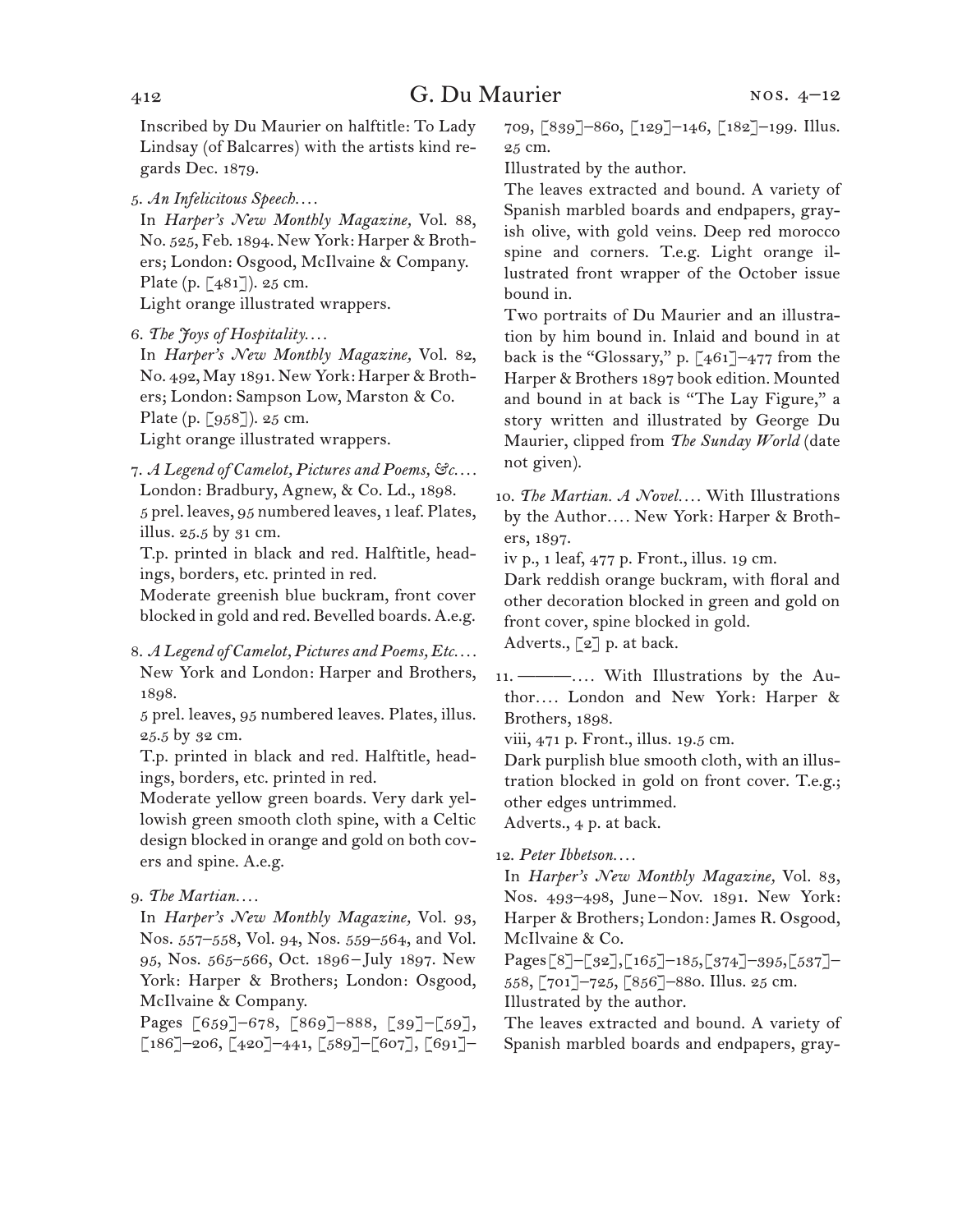ish olive, with gold veins. Deep red morocco spine and corners. T.e.g. Light orange illustrated front wrapper of the June issue bound in.

13.  ———. With an Introduction by His Cousin Lady \* \* \* \* \* ("Madge Plunket"). Edited and Illustrated by George du Maurier*. . . .* London: James R. Osgood, McIlvaine & Co., 1892. 2 vols. Illus. 23 cm.

Diagonal very fine rib cloth, white and grayish yellow green blended, lettered in brown and with an illustration on front cover blocked in black. Carter Variant a. See Carter, *Binding Variants,* p. 136.

14.  Copy 2.

Lettering as well as the illustration in black. Carter Variant b.

15.  ———. With an Introduction by His Cousin Lady \* \* \* \* \* ("Madge Plunket"). Edited and Illustrated by George du Maurier*. . . .* London: James R. Osgood, McIlvaine & Co., 1895.

2 prel. leaves, 381 p. Illus. 20 cm.

Blackish blue smooth cloth, with an illustration on front cover blocked in gold. T.e.g.; other edges untrimmed.

Adverts., [2] p. at back.

16.  ———. With an Introduction by His Cousin Lady \* \* \* \* \* ("Madge Plunket"). Edited and Illustrated by George du Maurier*. . . .* The Play Edition, with "The Story of the Play" by Constance Collier and Additional Illustrations from the Play. New York and London: Harper & Brothers [1917] [c1891].

vii, [9], 418 p. Front., plates, illus. 20 cm.

Deep red buckram, front cover and spine blocked in gold. T.e.g.

Mounted on free front endpaper is an ALS from John Barrymore to Mr. Parrish [received Nov. 30, 1917].

17.  *Pictures of English Society. . . .* From "Punch." New York: D. Appleton & Co., 1884. 2 prel. leaves, 89 p. Front., illus. 15 cm.

Series halftitle: No. iv. The Parchment Paper Series.

Yellowish white parchment paper wrappers, folded over plain yellowish white wrappers. Adverts.,  $\lceil 4 \rceil$  p. at back.

18.  Copy 2.

Adverts., [4] p. at back, three differing from those in Copy 1.

In greenish blue dust jacket.

19.  *Precedence in Vanity Fair. . . .*

In *Harper's New Monthly Magazine,* Vol. 82, No. 491, April 1891. New York: Harper & Brothers; London: Sampson Low, Marston & Co. Plate (p. [796]). 25 cm. Light orange illustrated wrappers.

20.  *Professional Beauties of the Past. . . .*

In *Harper's New Monthly Magazine,* Vol. 82, No. 490, March 1891. New York: Harper & Brothers; London: Sampson Low, Marston & Co.

Plate (p. [634]). 25 cm.

Light orange illustrated wrappers.

21.  *Reasoning from Induction.*—Drawn by George du Maurier.

Plate (p. [486]). 25 cm.

Light orange illustrated wrappers.

22.  *The Rival Grandpas and Grandmas. . . .*

In *The Universal Review,* September to December 1888. London: Swan Sonnenschein & Co. Plate, facing p. 56. 27.5 cm.

Deep reddish orange smooth cloth, with a trumpeting angel on a globe and other symbolic motifs blocked in black and gold on front cover, spine blocked in black and gold. In HARDY collection  $\lceil H A 282 \rceil$ .

In *Harper's New Monthly Magazine,* Vol. 87, No. 519,Aug. 1893. New York: Harper & Brothers; London: James R. Osgood, McIlvaine & Co.

<sup>23.</sup>*Social Pictorial Satire. . . .* With Illustrations. London and New York: Harper & Brothers, 1898.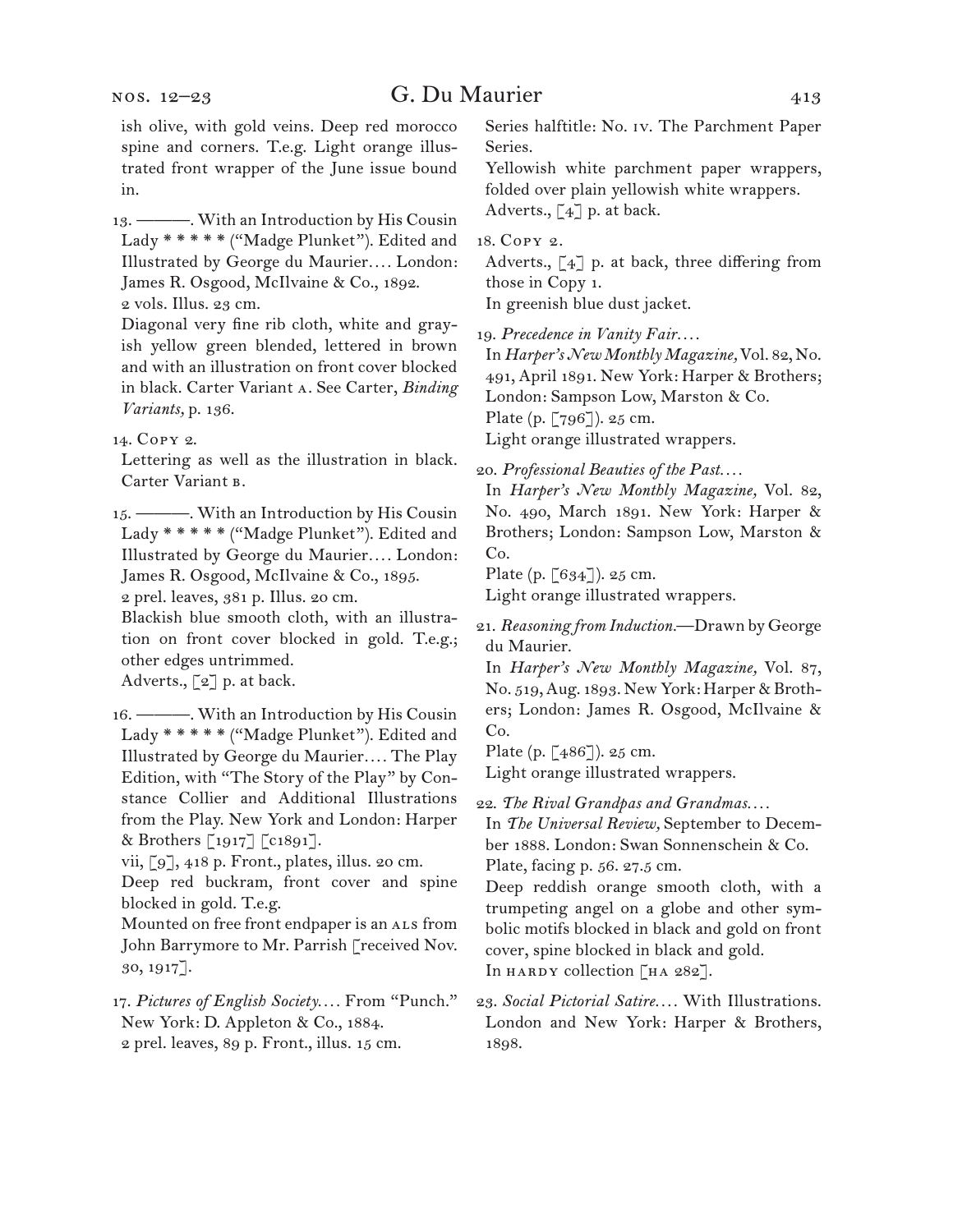155, [1] p. Front., plates. 19.5 cm.

T.p. printed in black and red.

The plates are included in the pagination.

Dark red smooth cloth, front cover blocked and lettered in gold. T.e.g.

24.  Copy 2.

Moderate red buckram, same blocking but in blind with the lettering in white. T.e.g.

25.  *Social Pictorial Satire: Reminiscences and Appreciations of English Illustrators of the Past Generation. . . .* With Illustrations. New York and London: Harper & Brothers, 1898.

iv p., 1 leaf, 99, [1] p. Front., plates. 19.5 cm. Dark red vertical rib cloth, spine blocked in gold. T.e.g.; fore edges untrimmed.

Adverts., [2] p. at back.

26.  Copy 2.

19 cm.

Strong reddish brown buckram, with a face and mask blocked in black on front cover. All edges plain and trimmed.

Adverts. as above.

27.  Copy 3.

19 cm.

Moderate yellowish green smooth cloth, blocked as Copy 2. All edges plain and trimmed.

Adverts. as above.

28.  *Society Pictures.* Drawn by George du Maurier. Selected from "Punch"*. . . .* London: Bradbury, Agnew, & Co. Limd., 1891.

2 vols. Chiefly illustrations. 32 cm.

T.p. printed in red and black. Halftitle in each vol., printed in red.

Moderate yellowish brown fine morocco cloth, front cover blocked in red and gold. Dark grayish blue leather spine, blocked in gold. A.e.g.

29.  ———. Selected from "Punch"*. . . .* London: Bradbury, Agnew, & Co. Ld.; "Punch" Office  $[1899?].$ 

4 parts. Front. in Part Three; chiefly illustrations. 31.5 cm.

Illustrated halftitle in Part Three.

Parts One and Two, and Three and Four, paged continuously.

Very deep red flexible diagonal fine rib cloth, with a cut of Punch blocked in gold on front cover. A.e.g.

30.  *The Tables Turned. . . .*

In *Harper's New Monthly Magazine,* Vol. 80, No. 475, Dec. 1889. New York: Harper & Brothers; London: Sampson Low, Marston & Co. Plate (p. [166]). 25 cm. Light orange illustrated wrappers. In HARDY collection  $\lceil H A 89 \rceil$ .

31.  [*Those Infelicitous Speeches.*]

In *Harper's New Monthly Magazine,* Vol. 88, No. 524,Jan. 1894. New York: Harper & Brothers; London: Osgood, McIlvaine & Company. Plate (p. [319]). 25 cm.

Light orange illustrated wrappers.

32.  *Trilby. . . .*

In *Harper's New Monthly Magazine,* Vol. 88, Nos. 524–528, and Vol. 89, Nos. 529–531, Jan.– Aug. 1894. New York: Harper & Brothers; London: Osgood, McIlvaine & Company.

Pages [168]-189, [329]-350, [567]-587,  $[721]$ –741,  $[825]$ –847,  $[67]$ –87,  $[261]$ –284,  $\left[351\right]-374$ . Illus. 25 cm.

Illustrated by the author.

Light orange illustrated wrappers.

33.  Copy 2.

The leaves extracted and bound. Pale blue Dutch marbled boards and endpapers. Very deep red morocco spine and corners. T.e.g.

### 34.  Copy 3.

The leaves extracted and bound. A variety of Spanish marbled boards and endpapers, grayish olive, with gold veins. Deep red morocco spine and corners. T.e.g. Front wrapper of the January issue bound in.

Extra-illustrated with a portrait of Du Maurier, three illustrations, and six pencil drawings after the facsimiles in the large paper edition.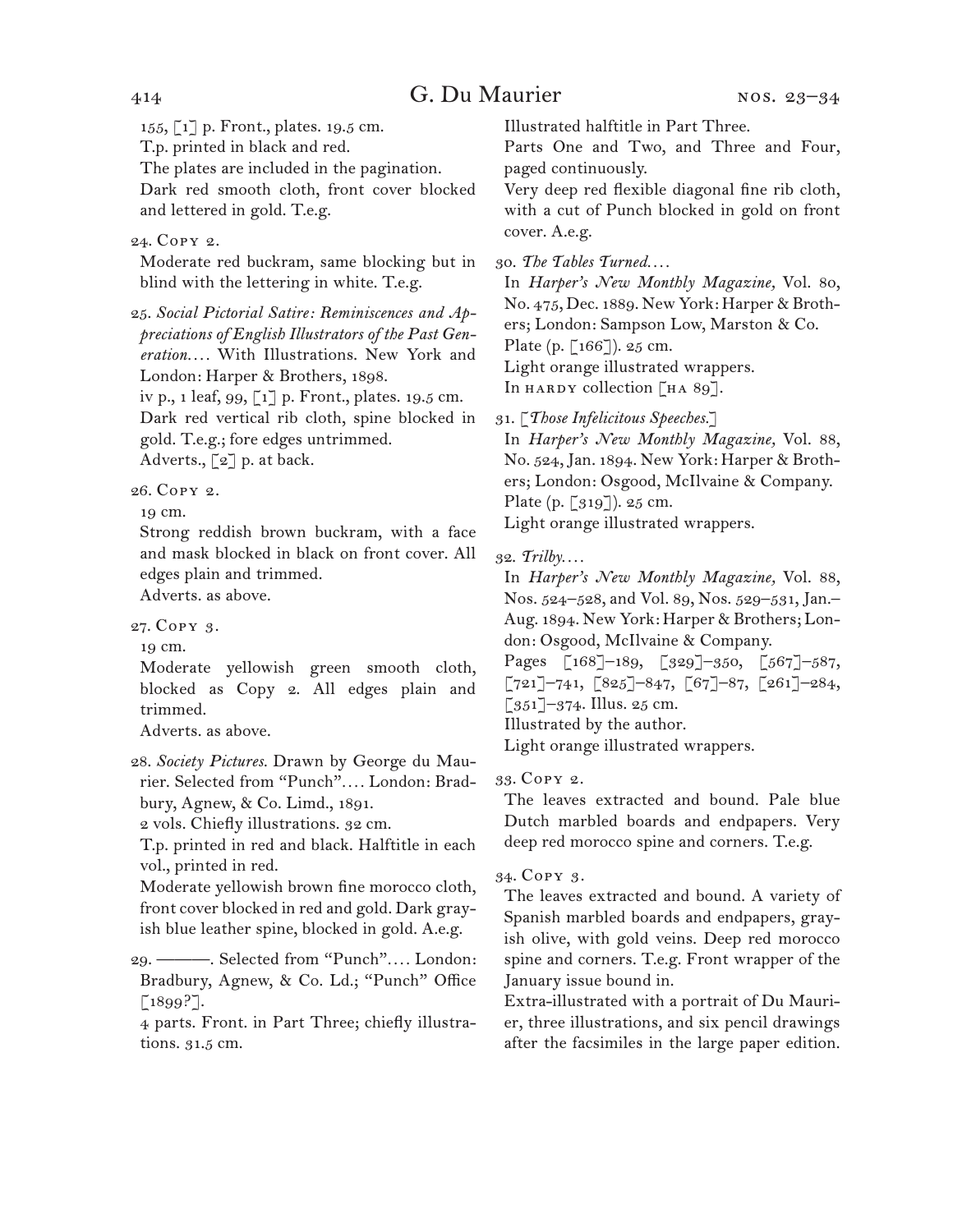ALS, George du Maurier to Mr. [James R.] Osgood, March 14, 1887, mounted and bound in. Inlaid between pages 578 and 579 are six pages from a later edition (numbered  $\lceil 143 \rceil$ -148), in which "Joe Sibley" has been renamed "Antony, a Swiss," and his description entirely rewritten. Inlaid and bound in at back is James Schönberg, The Comparative "Trilby" Glossary, New York, 1895.

35.  ———*. . . .* London: Osgood, McIlvaine & Co., 1894.

3 vols. 19 cm.

Yellowish gray buckram, with a cut of Trilby blocked in dark grayish blue on front cover.

Adverts., [1] p., and "A List of Books," 43, [1] p., at back of Vol. iii.

36.  ———*. . . .* Copyright Edition*. . . .* Leipzig: Bernhard Tauchnitz, 1894.

2 vols. 17 cm.

On halftitles: Collection of British Authors. Tauchnitz Edition. Vol. 3026 [3027]. Dark blue smooth cloth.

37.  *Trilby. A Novel. . . .* With Illustrations by the Author*. . . .* New York: Harper & Brothers, 1894.

viii, 464 p. Front., illus. 19.5 cm.

Grayish yellowish brown buckram. Paperlabel, with printing effaced, on spine. T.e.g. Adverts., [4] p. at back.

38.  ———*. . . .* With 121 Illustrations by the Author*. . . .* London: Osgood, McIlvaine & Co., 1895.

x, 447 p. Front., illus. 19.5 cm.

Dark blue smooth cloth, with a cut of Trilby blocked in gold on front cover. T.e.g.; other edges untrimmed.

Adverts.,  $\lceil 5 \rceil$  p. at back.

39.  ———*. . . .* With 121 Illustrations by the Author and Facsimiles of Selected Pencil Studies*. . . .* London: Osgood, McIlvaine & Co., 1895. 1 leaf, x p., 1 leaf, 447 p. Front., plates, illus. 28 cm.

"Only Two Hundred and Fifty Copies printed of this Edition on Large Paper, of which this Copy is No. [in pen and ink:] 149." Signed [in manuscript:] George du Maurier.

Dark grayish yellow buckram, with author's signature blocked in gold on front cover. Vellum spine. T.e.g.; other edges deckled.

Signature of David Aiken Reed on pastedown front endpaper.

40.  ———*. . . .* With 121 Illustrations by the Author*. . . .* London and Bombay: George Bell & Sons, 1896.

x, 447, [1] p. Front., illus. 19.5 cm.

On halftitle: Bell's Indian and Colonial Library.

Moderate pink smooth cloth, front cover blocked in darker pink, spine blocked in gold and darker pink.

"Bell's Indian & Colonial Library," June 1896, followed by "Bohn's Libraries," etc., 14, [2] p. at back.

"Kindly watcher by my bed," twelve-line poem in Du Maurier's hand, signed George Du Maurier, on free front endpaper.

On front cover: a partially obliterated signature dated Valparaiso Nov./98.

#### *Trilby. Dutch*

41.  *Trilby. . . .* Uit het Engelsch Vertaald door Johan Gram. Leiden: A. W. Sijthoff [189-].

[8], 406 p. Front., illus. 20 cm.

Halftitle with frontispiece on verso.

Illustrated by the author.

Yellowish white smooth cloth, with a spider's web and other decoration blocked in olive and gold on front cover, spine blocked in gold.

#### contributions

42.  *The Atlantic Almanac for 1870.* With Illustrations by Darley ... [et al.]. Boston: Fields, Osgood, & Co., Office of the Atlantic Monthly, 1869.

64 p. Colored front., 2 plates (1 colored), illus. 28.5 cm.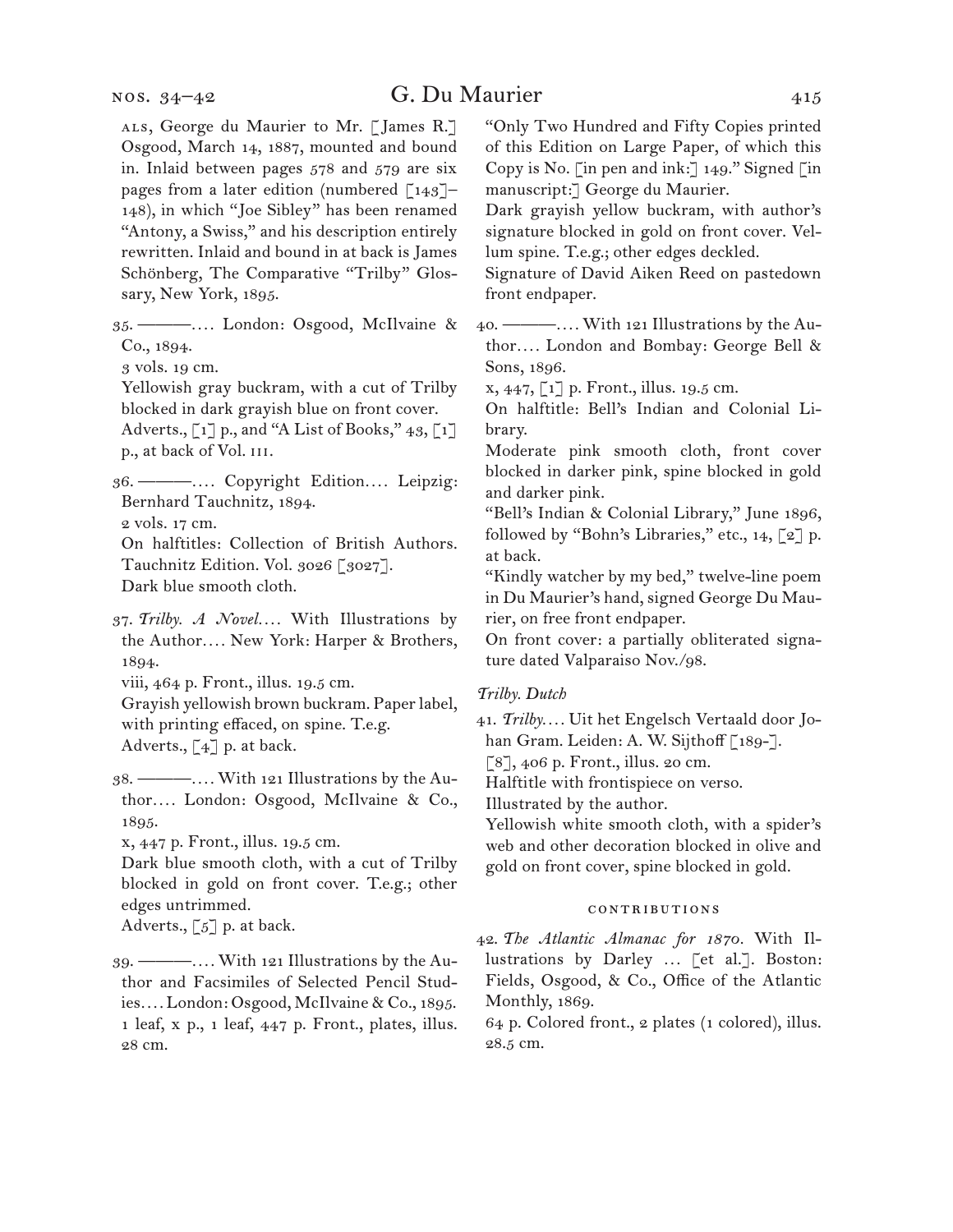Du Maurier is given in the list of illustrators for the volume, but individual illustrations are not credited. One of his illustrations for "Owen Meredith's" *Lucile* is reproduced on p. 64. Grayish yellowish brown illustrated wrappers,

printed in color. Adverts. on inside front and inside and outside back wrappers.

Adverts., p. 65–72.

2 copies.

In THACKERAY collection  $\lceil w \text{MT } 163 \rceil$ .

43.  Besant, Sir Walter.

*Even with This.*

In *Longman's Magazine,* Christmas Number 1884. [London: Longmans, Green, & Co.] Pages 53–74. Colored plate. 22 cm.

Colored plate by Geo. Du Maurier, facing p. 56.

Very pale green illustrated wrappers, printed in black and dark reddish orange. Part of spine and back wrapper missing.

In collection [wc 222].

#### 44.  Birrell, Augustine.

*Frederick Locker-Lampson: A Character Sketch with a Small Selection from Letters Addressed to Him and Bibliographical Notes on a Few of the Books formerly in the Rowfant Library.* Composed and Edited by His Son-in-Law, The Right Hon. Augustine Birrell.... New York: Charles Scribner's Sons, 1920.

ix, 206 p., 1 leaf. Front., plates. 23 cm.

Frontispiece (Mr. Locker. From a drawing by George du Maurier); two letters, George Du Maurier to Mr. Locker, August 24, 1867; to Locker, (May 27, 1872), p. 132–133.

Brownish gray boards. Light brown linen spine. Paper label on spine.

In ELIOT collection [GE 148].

45.  Bowring, Edgar Alfred.

*Faristan and Fatima. An Oriental Legend.* Done into His Mother-Tongue by E. A. Bowring. In *Once a Week,* Vol. 3, No. 66, Sept. 29, 1860. London: Bradbury & Evans.

Pages 377–380. Illus. 25.5 cm.

Illustrations by G. du Maurier, p. 378 and 379.

The above issue contained in the bound volume.

Dark purplish blue bead cloth, front cover and spine blocked in blind and gold, back cover blocked in blind.

In MEREDITH collection  $\lfloor$  GM 40].

46.  Collins, Wilkie.

*The Moonstone: A Romance. . . .* A New Edition, Illustrated by George Du Maurier and F. A. Fraser. London: Chatto & Windus, 1876.

xii, 434 p., 1 leaf. Front., plates. 19.5 cm.

Moderate olive green sand cloth, front cover blocked in black, spine blocked in black and gold.

"List of Books," Sept. 1876, 32 p. at back. In collection  $\lceil \text{wc } 157 \rceil$ .

47.  *The Cornhill Gallery, Containing One Hundred Engravings from Drawings on Wood,* (*Being Designs for the Illustration of "The Cornhill Magazine."* ) By Frederick Leighton*. . . .* John Everett Millais*. . . .*GeorgeDuMaurier.J.NoelPaton*. . . .* Frederick Sandys. George A. Sala. W. M. Thackeray. Frederick Walker. Engraved by The Brothers Dalziel, W. J. Linton, and Joseph Swain. London: Smith, Elder & Co., 1864.

 $[4]$  p., 100 plates. 33 cm.

T.p. printed in red and black.

Plates by Du Maurier for *The Cilician Pirates,* No. 96; for *Sybil's Disappointment,* by Harriet Parr, No. 97; and for *Cousin Phillis,* by Elizabeth Gaskell, No. 98.

Vivid red morocco cloth. Red morocco spine and corners. Red, blue, and yellow bouquet marbled endpapers. A.e.g.

In THACKERAY collection  $\lfloor$ WMT 281].

48.  *For Hong Kong, Care of Ah Leen and Co., This Side Up.*

In *Once a Week,* Vol. 3, No. 75, Dec. 1, 1860. London: Bradbury & Evans.

Pages 639–640. Illus. 25.5 cm. Signed at end: G. G. M.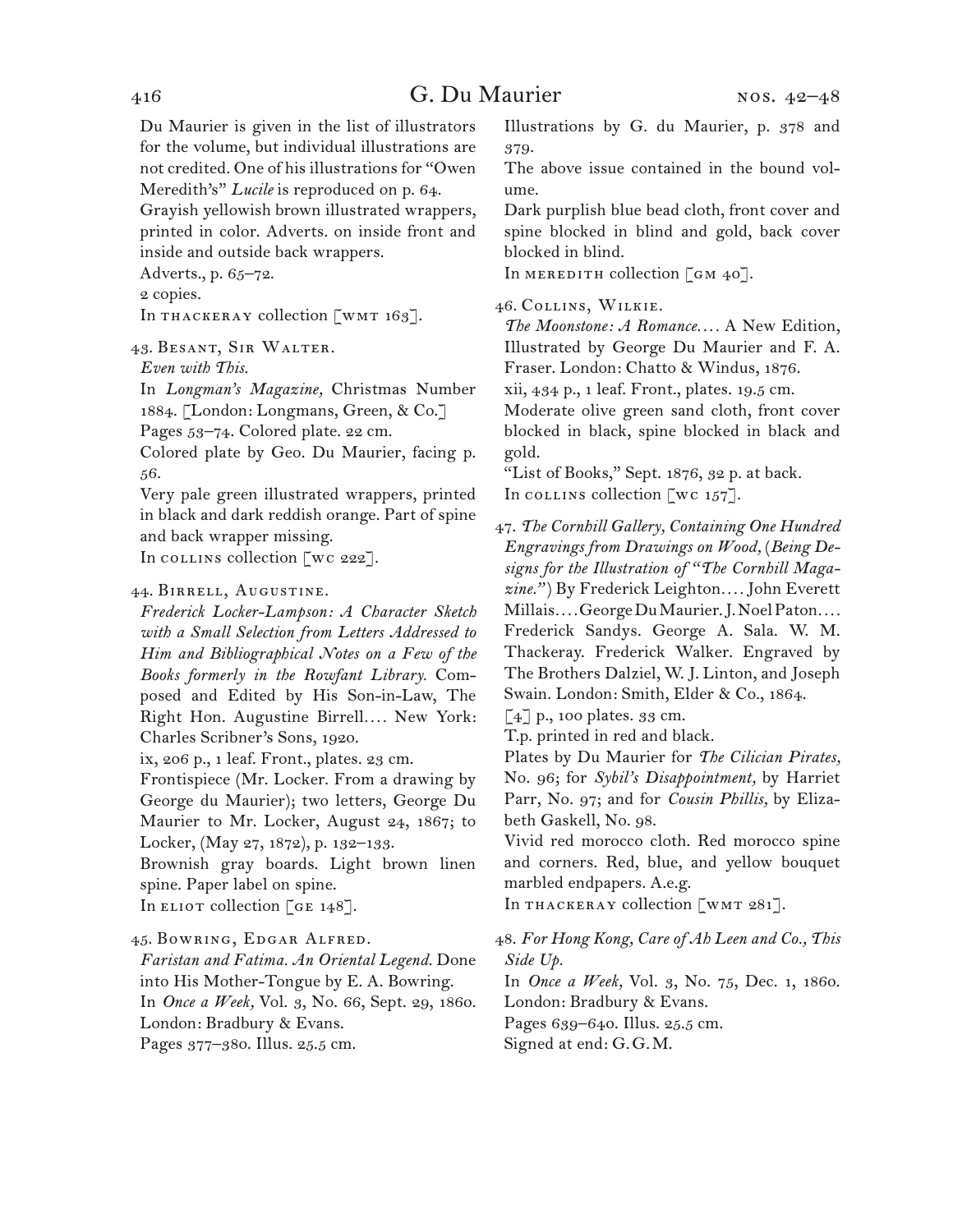Illustration by G. du Maurier, p. 640. The above issue contained in the bound volume. Dark purplish blue bead cloth, front cover and spine blocked in blind and gold, back cover blocked in blind. In MEREDITH collection  $\lceil$  GM 40]. 49.  Gaskell, Elizabeth Cleghorn Stevenson. *Cousin Phillis. And Other Tales. . . .* Illustrated Edition. London: Smith, Elder and Co., 1865. 1 prel. leaf, 286 p. Front., plates. 19.5 cm. Added t.p., engraved. The four illustrations are by George Du Maurier Dark red horizontal cord cloth, covers blocked in blind, spine blocked in gold. Lacks free front endpaper. Adverts., [2] p. at back. In GASKELL collection  $[EG 2]$ . 50.  Gaskell, Elizabeth Cleghorn Stevenson. *The Grey Woman. And Other Tales. . . .*Illustrated Edition. London: Smith, Elder and Co., 1865. 1 prel. leaf, 280 p. Front., plates. 19.5 cm. Added t.p., engraved. The four illustrations are by George Du Maurier. Dark red horizontal cord cloth, covers blocked in blind, spine blocked in gold. In GASKELL collection [EG 11]. 51.  Gaskell, Elizabeth Cleghorn Stevenson. *Lizzie Leigh. And Other Tales. . . .* Illustrated Edition. London: Smith, Elder and Co., 1865. 1 prel. leaf, 274 p. Front., plates. 19.5 cm. Added t.p., engraved. The four illustrations are by George Du Maurier. Dark red horizontal cord cloth, covers blocked in blind, spine blocked in gold. Adverts., 2 p. at back. In GASKELL collection [EG 28]. 52.  Gaskell, Elizabeth Cleghorn Stevenson. *Wives and Daughters. An Every-Day Story....* With Eighteen Illustrations by George Du Maurier*. . . .* London: Smith, Elder and Co., 1866. 2 vols. Fronts., plates. 22.5 cm. Very dark red sand cloth, front cover blocked in blind and gold, back cover in blind, spine elaborately blocked in gold. In GASKELL collection  $\lceil \text{EG } 49 \rceil$ . 53.  Gaskell, Elizabeth Cleghorn Stevenson. *Wives and Daughters. A Novel. . . .* With Illustrations. New York: Harper & Brothers, 1866.  $[7]$ –258 p. Front., illus. 23.5 cm. With 16 of George Du Maurier's illustrations. Pale green wrappers. Adverts., Jan. 2, 1866, [2] p. at back. 54.  Copy 2. 24 cm. Dark grayish green pebble cloth. Adverts. as above. 55.  Copy 3. 24 cm. Dark grayish green diagonal dot and ribbon cloth. Adverts. as above. Inscribed on t.p.: Almy Gilford from her brother Jacob Feby 14th 1866. All three copies in GASKELL collection [EG  $50 - 52$ ]. 56.  Hardy, Thomas. *The Hand of Ethelberta. A Comedy in Chapters. . . .* With Eleven Illustrations*. . . .* London: Smith, Elder, & Co., 1876. 2 vols. Fronts., plates. 21.5 cm. Illustrated by [George] du Maurier. In Vol. I no signature on p. 7; signature \*F on p. 65. See Purdy, p. 20–21, for discussion of "Cancels." Moderate reddish brown diagonal fine rib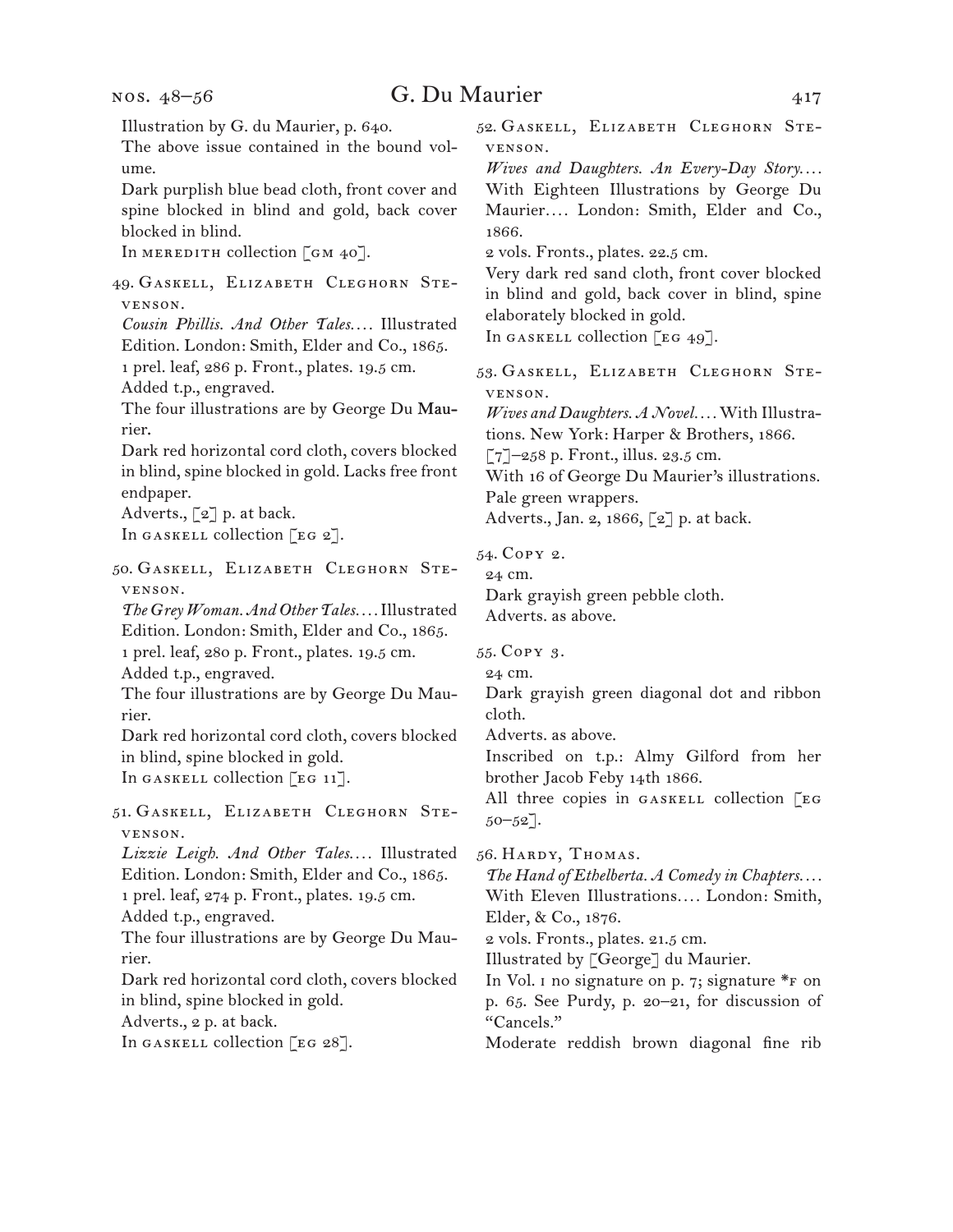cloth, front cover and spine blocked in black and gold.

Adverts., [2] p. at back of each vol. In HARDY collection [HA 107].

57.  Hardy, Thomas.

… *A Laodicean. A Novel. . . .* New York: Harper & Brothers [1881].

71 p. Illus. 29.5 cm.

Cover title. At head of title: Harper's Franklin Square Library. Number 215 [Nov. 25, 1881]. With two illustrations by Du Maurier, front wrapper and p.  $\lceil 1 \rceil$ .

White illustrated wrappers. Adverts. on inside front and inside and outside back wrappers. Adverts., lower two-thirds of p. 71 and  $\lceil 5 \rceil$  p. at back.

Stamped on outside front wrapper: Library of Congress Copyright. Nov 26 1881 No [in pencil:] 5839 [stamped:] City of Washington. In HARDY collection [HA 150].

### 58.  Hardy, Thomas.

… *A Laodicean; or, The Castle of the De Stancys. A Tale of To-day. . . .* Illustrated by Du Maurier. New York: Henry Holt and Company, 1881. 1 prel. leaf, 432 p. Front., plates. 17 cm. At head of title: Leisure Hour Series—No. 131.

Contains eight illustrations by Du Maurier. Dark orange yellow diagonal fine rib cloth, with oak branches, a spider web, etc. on front cover, a floral design and two vertical rules on back cover, and floral and other decoration (including the publisher's device) on spine, all blocked in black. Adverts. on endpapers, printed in red. Two leaves, one headed *"Slips for Librarians to paste on Catalogue Cards,"* and the other headed "By the Same Author" on verso, precede t.p. In HARDY collection  $\lceil H A 151 \rceil$ .

59.  Jerrold, Douglas William.

*The Story of a Feather. . . .* Illustrated by G. Du Maurier. London: Bradbury, Evans, & Co., 1867.

xv, 259 p. Front., plates, illus. 21.5 cm.

Halftitle and t.p. printed in black and red.

Deep purplish red pebble cloth, covers and spine elaborately blocked in gold and blind. Bevelled boards. A.e.g. Adverts.,  $\begin{bmatrix} 3 \end{bmatrix}$ ,  $\begin{bmatrix} 1 \end{bmatrix}$  p. at back.

60.  [Lytton, Edward Robert Bulwer-LYTTON, 1ST EARL OF.] *Lucile.*

In *The Atlantic Almanac 1868.* Boston: Ticknor and Fields, Office of the Atlantic Monthly. Page 49. Illus. 29 cm.

"From the Illustrated Edition of Owen Meredith's 'Lucile,' published by Ticknor and Fields."

With an illustration by G. DuMaurier.

Grayish yellowish brown illustrated wrappers, printed in color.

In DICKENS collection  $[CD 305]$ .

61.  ———. By Owen Meredith [pseud.]. With Twenty-four Illustrations by George Du Maurier*. . . .* Boston: Houghton, Osgood and Company; Cambridge: The Riverside Press, 1880. vii, 261 p. Front., plates. 22 cm.

Moderate reddish brown diagonal fine rib cloth, with a decorative border blocked in black, a cut of Lucile and two cartouches blocked in gold on front cover, the decorative border blocked in blind on back cover, spine blocked in gold. Bevelled boards. A.e.g.

62.  Mayo, Isabella Fyvie.

*"Under the Elm."*

In *Good Words for 1872.* London: Strahan & Co.

Page 604. Illus. 24.5 cm.

Illustration by G. Du Maurier, p. 605.

Dark grayish blue morocco cloth.

In ANTHONY TROLLOPE collection  $[AT 142]$ .

63.  Meredith, George.

*The Adventures of Harry Richmond. . . .* With Illustrations on Wood By George Du Maurier. [London]: Cornhill Magazine, 1870–71. [451] p. Front., plates, illus. 22.5 cm.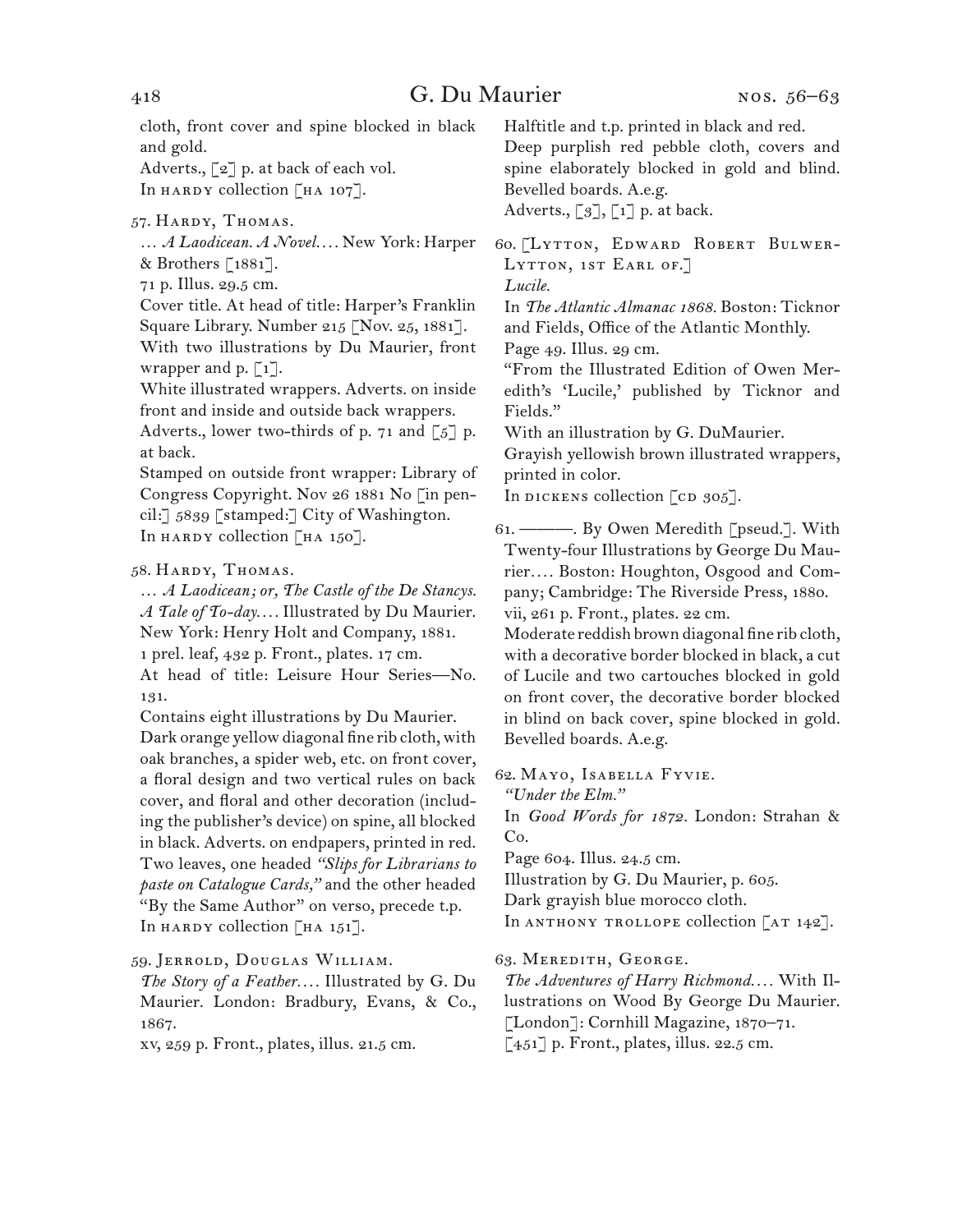# nos. 63–70

| nos. 63–70                                                                                                                                                                                                                                                                                                                                                    | G. Du Maurier |                                                                                                                                                                                                                                                                                                                                                                                                                                             | 419 |
|---------------------------------------------------------------------------------------------------------------------------------------------------------------------------------------------------------------------------------------------------------------------------------------------------------------------------------------------------------------|---------------|---------------------------------------------------------------------------------------------------------------------------------------------------------------------------------------------------------------------------------------------------------------------------------------------------------------------------------------------------------------------------------------------------------------------------------------------|-----|
| The sheets extracted from The Cornhill Maga-<br>zine, Vols. 22-24, Nos. 129-143, Sept. 1870-<br>Nov. 1871, and bound with a printed t.p.<br>Deep red morocco, by Zaehnsdorf. T.e.g. Mod-<br>erate orange Dutch marbled endpapers.<br>In MEREDITH collection [GM 1].                                                                                           |               | Pages 575-576. Illus. 25.5 cm.<br>Signed at end: Berni.<br>Illustration by G. du Maurier, p. 575.<br>The above issue contained in the bound vol-<br>ume.<br>Dark purplish blue bead cloth, front cover and                                                                                                                                                                                                                                  |     |
| 64. MOSCHELES, FELIX.<br>In Bohemia with Du Maurier. The First of a Se-<br>ries of Reminiscences With 63 Original Draw-                                                                                                                                                                                                                                       |               | spine blocked in blind and gold, back cover<br>blocked in blind.<br>In MEREDITH collection [GM 40].                                                                                                                                                                                                                                                                                                                                         |     |
| ings By G. Du Maurier. Illustrating the Art-<br>ist's Life in the Fifties. New York: Harper &<br>Brothers, 1897.<br>1 prel. leaf, 7-146 p. Front., illus. 23 cm.<br>Dark grayish olive green buckram, with an illus-<br>tration on front cover and on spine blocked in<br>light yellowish green and orange. T.e.g.<br>Adverts., $\lceil 4 \rceil$ p. at back. |               | 68. PHILIPS, FRANCIS CHARLES.<br>As in a Looking Glass Illustrated by G. du<br>Maurier. London: Ward & Downey, 1889.<br>$\lceil 9 \rceil$ , 293, $\lceil 1 \rceil$ p. Front., plates. 29 cm.<br>Illustrated t.p., printed in black and red.<br>"This Edition is limited to 1000 copies."<br>Moderate yellowish brown diagonal fine rib<br>cloth, with an illustration and other decoration<br>blocked in gold on front cover, spine blocked |     |
| 65. My Adventures with a Passport in Russia.<br>In Once a Week, Vol. 3, No. 72, Nov. 10, 1860.                                                                                                                                                                                                                                                                |               | in gold.                                                                                                                                                                                                                                                                                                                                                                                                                                    |     |
| London: Bradbury & Evans.<br>Pages 550-557. Illus. 25.5 cm.<br>Authorship not given.<br>Illustrations by G. du Maurier, p. 553 and<br>557.<br>The above issue contained in the bound vol-<br>ume.<br>Dark purplish blue bead cloth, front cover and                                                                                                           |               | 69. The Piccadilly Annual of Entertaining Liter-<br>ature Retrospective and Contemporary. Charles<br>Dickens  W. M. Thackeray With Pictures<br>by W. M. Thackeray, Holman Hunt, G. Du<br>Maurier, [et al.] London: John Camden<br>Hotten $[1870]$ .<br>96 p. Front., illus. 24.5 cm.<br>The illustrations by Du Maurier appear not to                                                                                                       |     |
| spine blocked in blind and gold, back cover<br>blocked in blind.<br>In MEREDITH collection [GM 40].                                                                                                                                                                                                                                                           |               | be signed or otherwise identified.<br>Light grayish yellowish brown illustrated<br>wrappers, printed in color. Without the price                                                                                                                                                                                                                                                                                                            |     |
| 66. A Night Ride to the Guillotine.<br>In Once a Week, Vol. 4, No. 92, March 30, 1861.<br>London: Bradbury and Evans.                                                                                                                                                                                                                                         |               | on outside front wrapper. Adverts. on outside<br>back wrapper.<br>In THACKERAY collection [WMT 320].                                                                                                                                                                                                                                                                                                                                        |     |
| Pages 384-389. Illus. 24.5 cm.<br>Signed at end: G.L.<br>Illustration by G. Du Maurier, p. 387.<br>Pale orange yellow decorated wrappers; un-<br>stitched.                                                                                                                                                                                                    |               | 70. PROCTER, ADELAIDE ANNE.<br>Legends and Lyrics With an Introduction<br>by Charles Dickens. New Edition, with Addi-<br>tions. Illustrated by W.T.C. Dobson, A.R.A.,                                                                                                                                                                                                                                                                       |     |

In MEREDITH collection  $\lceil$  GM 11].

#### 67.  *Non Satis.*

In *Once a Week,* Vol. 3, No. 73, Nov. 17, 1860. London: Bradbury & Evans.

*Legends and Lyrics. . . .* With an Introduction by Charles Dickens. New Edition, with Additions. Illustrated by W. T. C. Dobson, A. R. A., Samuel Palmer,J. Tenniel, George H. Thomas, Lorenz Fröhlich,W. H. Millais, G. Du Maurier, W. P. Burton, J. D. Watson, Charles Keene, J. M. Carrick, M. E. Edwards, T. Morten. London: Bell and Daldy, 1866.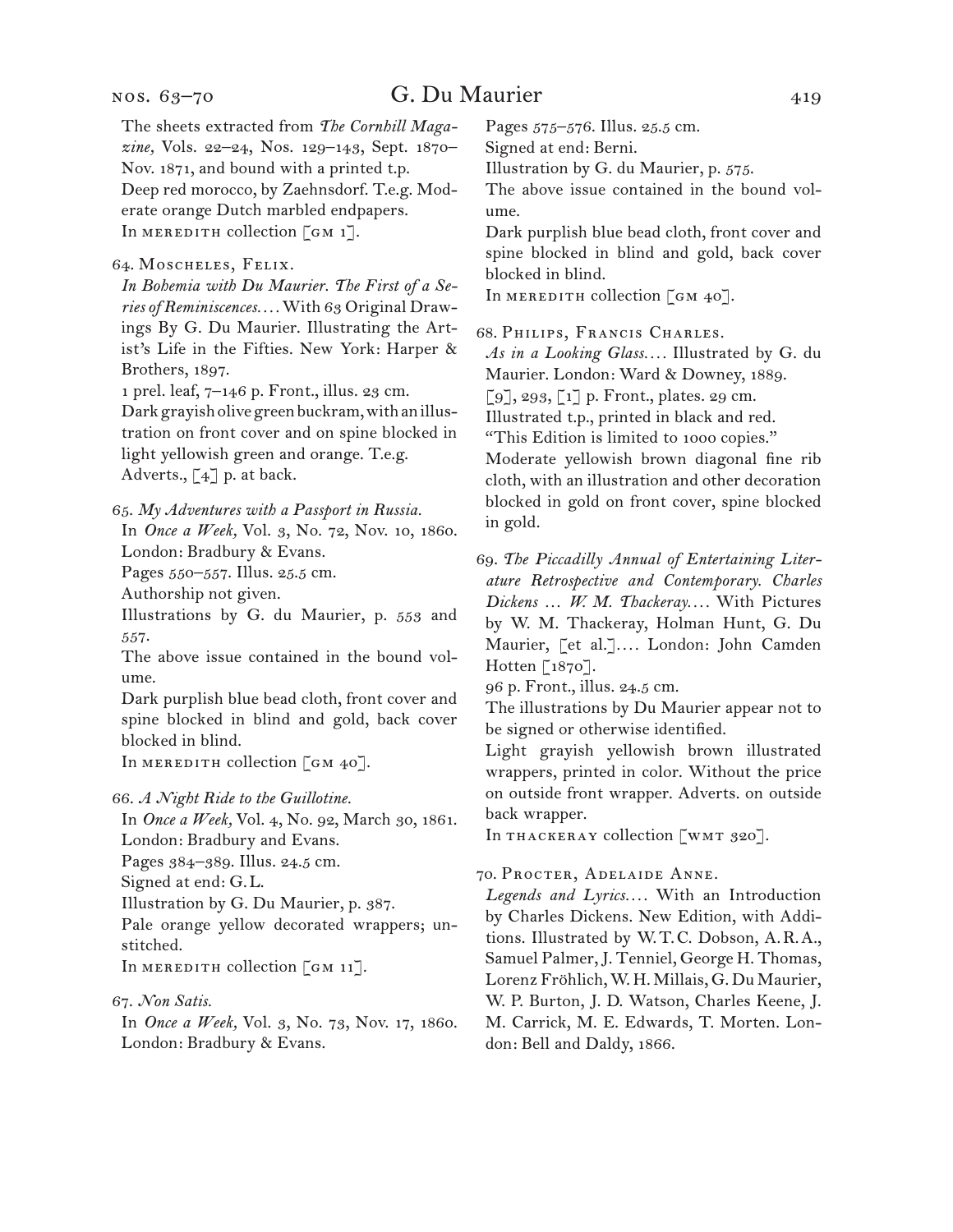2 prel. leaves,  $[xix]$ , 329,  $[i]$  p. Front., plates. 22.5 cm.

Two illustrations by G. Du Maurier: "A Legend of Provence," facing p. 193, and "The Requital," facing p. 207.

Strong brown heavily varnished marbled boards, front cover blocked in gold. Moderate brown leather spine, elaborately blocked in gold and blind. Bevelled boards. A.e.g. White treated moiré diagonally ribbed endpapers. Inscribed on verso of free front endpaper: Will-

iam Edward Bell Novr 10th 1868.

In DICKENS collection  $\lceil$  cD 621].

71.  Reade, Charles.

*Foul Play. A Novel.* By Charles Reade and Dion Boucicault. With Illustrations by George du Maurier. Boston: Ticknor and Fields, 1868.

 $\lceil 2 \rceil$ , 136 p. Front., plates, diagram, map. 25 cm.

"Author's Edition."

The frontispiece is printed on both sides with facsimiles of handwritten notes. In Copy 1, it is laid in rather than sewn in.

Grayish reddish orange wrappers. Adverts. on inside front and inside and outside back wrappers.

72.  Copy 2.

25.5 cm.

Very dark green sand cloth, covers blocked in blind, spine blocked in gold.

Both copies in READE collection  $[\text{CR } 48-49]$ .

73.  *The Steady Students.*

In *Once a Week,* Vol. 3, No. 77, Dec. 15, 1860. London: Bradbury & Evans.

Pages 691–696. Illus. 25.5 cm.

Authorship not given.

Illustrations by G. du Maurier, p. 691 and 695.

The above issue contained in the bound volume.

Dark purplish blue bead cloth, front cover and

spine blocked in blind and gold, back cover blocked in blind.

In MEREDITH collection  $\lceil$  GM 40].

74.  Thackeray, William Makepeace.

*Ballads. . . .* With Illustrations by the Author, Mrs. Butler (Miss Elizabeth Thompson), George Du Maurier, John Collier, H. Furniss, G. G. Kilburne, M. Fitzgerald, and J. P. Atkinson. London: Smith, Elder, & Co., 1879. xii, 323, [1] p. Front., illus. 24 cm. Contains 10 illustrations by Du Maurier. Dark grayish yellowish brown smooth cloth,

front cover and spine elaborately blocked in black and gold, back cover blocked in blind. Bevelled boards. A.e.g. Maidenhair-patterned endpapers, black on grayish blue.

75.  ———*. . . .*CompleteIllustratedEdition.Boston: James R. Osgood and Company, 1882. viii, 374 p. Illus. 21 cm.

The illustrations are those of the Smith, Elder

edition of 1879.

Very dark bluish green diagonal fine rib cloth, front cover and spine blocked in black and gold. Bevelled boards. A.e.g.

Both editions in THACKERAY collection [WMT  $16 - 17$ ].

76.  Thackeray, William Makepeace.

*The History of Henry Esmond, Esq., a Colonel in the Service of Her Majesty Queen Anne.* Written by Himself. Edited by W. M. Thackeray*. . . .* With Illustrations by George Du Maurier. London: Smith, Elder and Co., 1868.

xv, [1], 452 p. Front., plates, illus. 22 cm.

Deep yellowish green sand cloth, covers blocked in blind and gold, spine blocked in gold. Bevelled boards.

Bookplate of Frederick J. Fownes.

In THACKERAY collection [WMT 107].

Another copy of this edition forms part of Anthony Trollope's copy of the 22-volume set of *The Works of William Makepeace Thackeray*  (1869), as Vol. vii. In anthony trollope collection  $\lceil$  AT 499].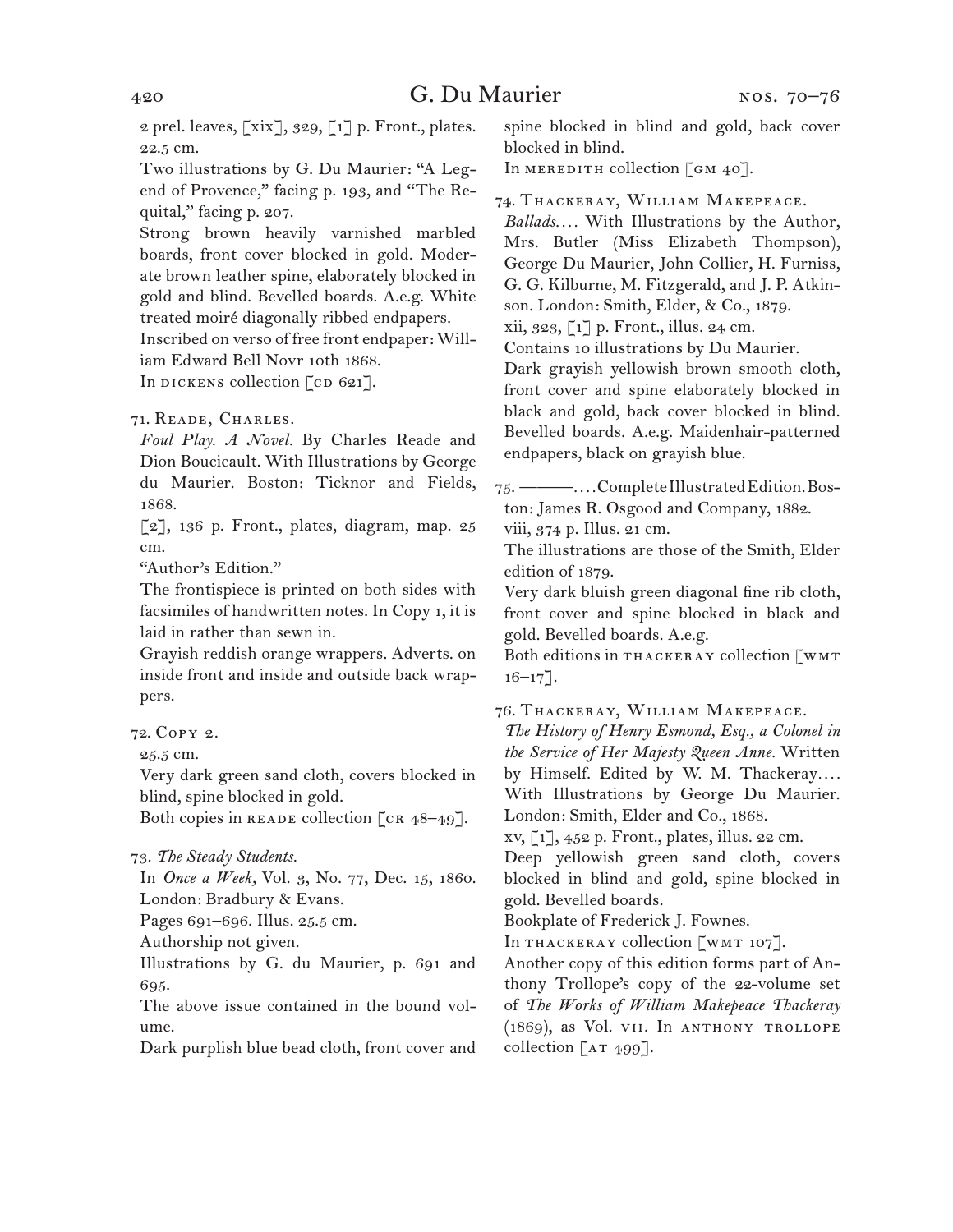nos. 77–84

77.  *Touches of Nature by Eminent Artists and Authors.* London: Alexander Strahan, 1867.

3 prel. leaves, 47 numbered leaves, 47 numbered plates. 31.5 cm.

T.p., dedication page, and plates printed within gold borders.

"French Politeness," Plate No. 8 (with text by Thomas Guthrie), and "Father Line," Plate No. 18 (with text by N. Roussel), by G. Du Maurier.

Vivid purplish blue sand cloth, elaborately blocked in gold and black on front cover, in blind on back cover, spine blocked in gold and black. Bevelled boards. A.e.g.

Book label of William Henry Hatton. In CRAIK collection  $\lceil$ DC 172].

78.  *Under the Quizzing Glass: A Lewis Carroll Miscellany containing original studies of his life and work together with some scarce Carrolliana now first reprinted and a poem never before published.* London: Magpie Press, 1972.

58 p. Front., illus. 21 cm.

Halftitle with frontispiece on verso.

Edited by R. B. Shaberman and Denis Crutch. "Stories for Sunday Evenings," a drawing by George Du Maurier illustrating an anecdote attributed to Lewis Carroll, p. 47.

No. 201 of 400 numbered copies.

Dark orange yellow wrappers.

In dodgson collection  $[CD 672]$ .

#### miscellanea

79.  Dallas, Mary Kyle. *Billtry. . . .* Illustrated. New York: The Merriam Company  $\lceil c_1 895 \rceil$ .

133 p. Front., illus. 19.5 cm.

The illustrations are by J. H. Garnsey.

Light brown buckram, with a decoration blocked in gold and green on front cover, a parody of the decoration on the Leiden edition. Adverts., [7] p. at back.

80.  [Gilder, Joseph Benson.] *Trilbyana. The Rise and Progress of a Popular Novel.* New York: The Critic Co., 1895.

[4], 41 p. Front., plates, illus. 23.5 cm.

Edited by Joseph Benson Gilder and Jeannette Leonard Gilder.

"This edition is limited to 250 copies, of which this is No. [in manuscript:] 192 J. B. Gilder J. L. Gilder."

White wrappers, printed in orange red. Advert., on verso of p. 41.

81.  Hawley, John Gardner.

*An Appendix to Trilby. Translations and Notes. . . .* Revised Edition. Detroit, Mich.: Richmond & Backus Co. [c1895].

vi, [3]–27 p. Front. 18.5 cm.

Light brown wrappers.

82.  Lee, Alfred.

*"Trilby" Lancers. . . .* Arranged By Alfred Lee*. . . .*

London: Charles Sheard & Co., c1896.

8 p. 36 cm.

Cover title.

White wrappers. Outside front wrapper illustrated in color. Adverts. on inside and outside back wrapper.

83.  [Rawlings, Alfred W.]

*Trilby. Waltz.* By Theo. Bonheur [pseud.]*. . . .*

London: Orsborn & Co. [c1895].

1 leaf, 9 p. 33 cm.

Cover title, illustrated in color.

"Dedicated by Special permission to Miss Dorothea Baird."

Advert. on inside front cover and on verso of p. 9.

84.  Taylor, Deems.

*Peter Ibbetson. Lyric Drama in Three Acts.* From the Novel by George Du Maurier. Libretto by Constance Collier and Deems Taylor. Music by Deems Taylor. Opus 20*. . . .* New York: J. Fischer & Bro. [c1930].

64 p. 26.5 cm.

Libretto only.

" 'Peter Ibbetson' was written as the result of a commission given the composer by the Metropolitan Opera Company, New York, Giulio Gatti-Gasazza, General Manager."—p. [2].